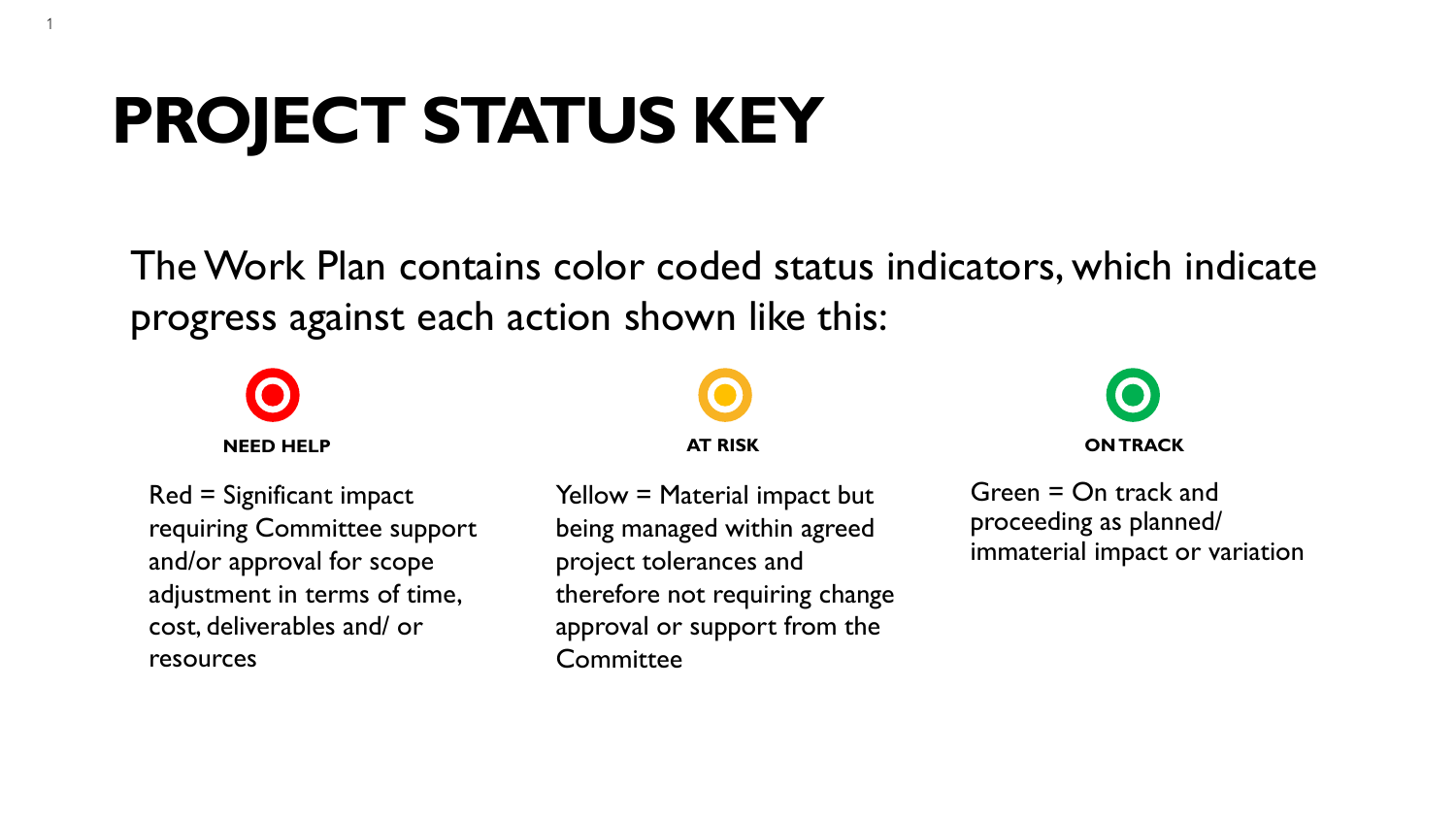## **Work Plan Revisions**

### **Based on Committee feedback, the HIJT recommends:**

- **Add**
	- Further increased alignment and coordination during the 2021 state legislative session
	- Shape regional strategic acquisition activity
	- Member-driven initiatives
- **Remove and reconsider as part of 2021 work planning**
	- Increase and diversify housing choice, with a focus in areas with transit
	- Create a community engagement toolkit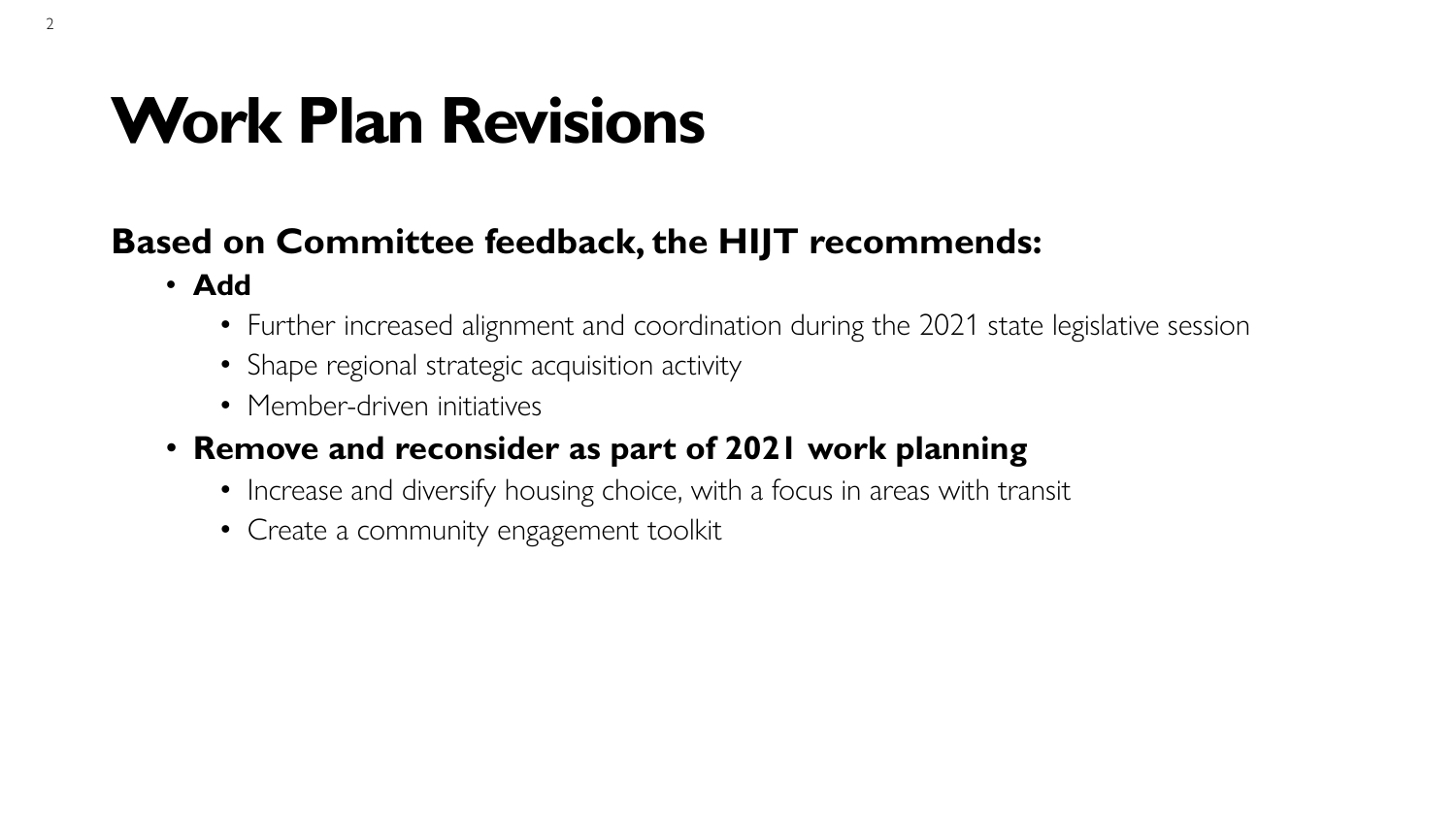## **STATUS SUMMARY**

3

## **PROJECT STATUS DELIVERABLES**

Centering Equity **Centering Equity Consultant hired (Nov 2020)** 

Affordable Housing Dashboard **At Risk** Dashboard and companion pieces (Nov 2020)

Revenue **CO** On Track Adopted shared principles (Nov 2020)

CPP Housing Chapter Amendments **CD** At Risk Adopted recommended amendments (Nov 2020)

Advocacy **On Track Committee knowledgeable about Washington** Low Income Housing Alliance's (WLIHA) 2021 state legislative priorities (Nov 2021)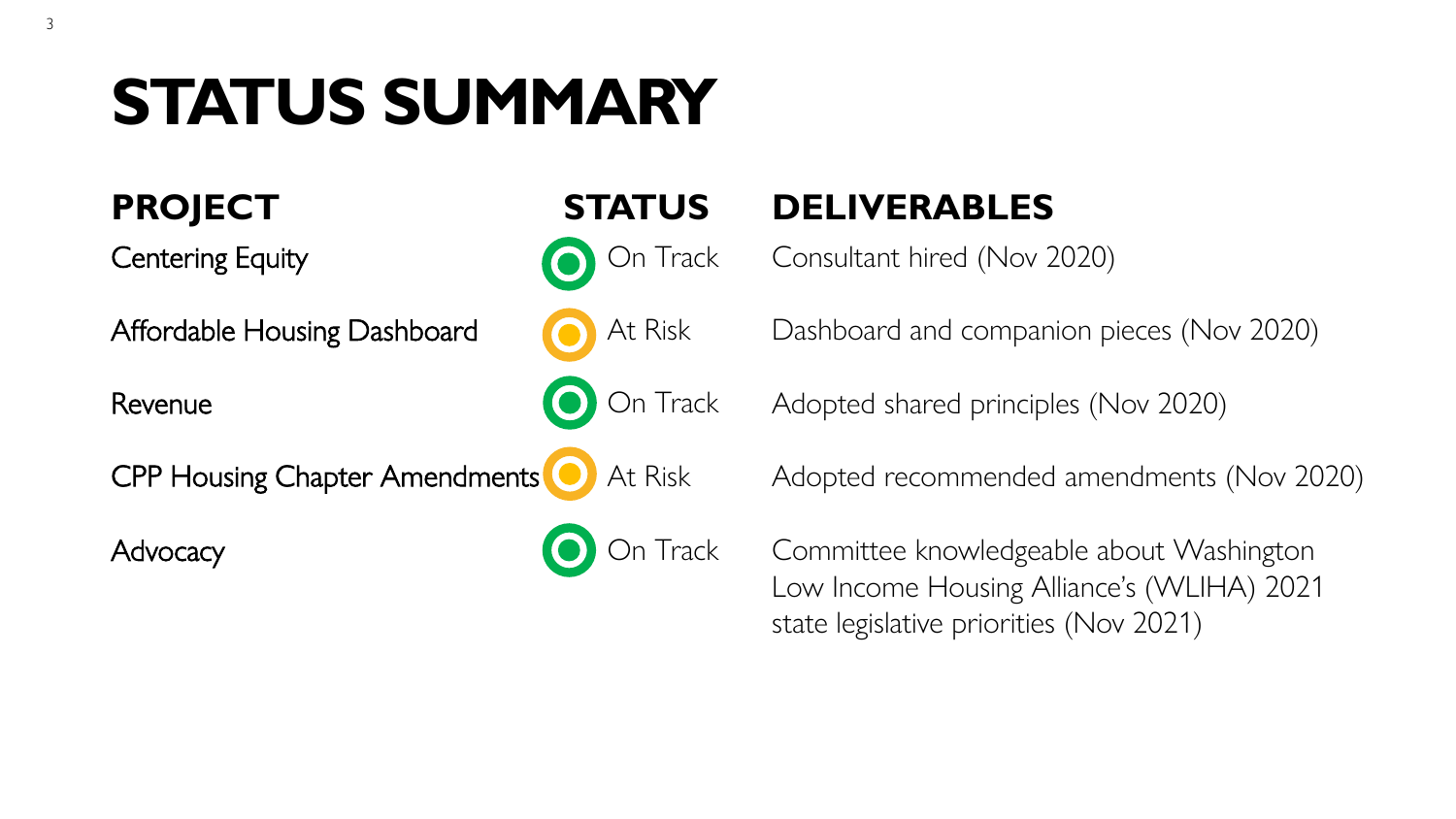## **CENTERING EQUITY**

Project Manager: Melissa Arias (07/17/2020)

#### **OBJECTIVE**

4

Create a Community Partners Table that strives to authentically embed a race and social equity-based approach into the work of the AHC and advise King County on broader equitable development/anti-displacement efforts.

#### **DELIVERABLES**

- Consultant or King County staff person hired *(Sep 2020)*
- 5-10 members recruited *(Oct 2020)*
- Robust orientation/retreat *(Nov/Dec 2020)*
- Initial CPT meeting/priority identification *(Feb 2021)*

#### **APPROACH**

- Scope Table of 5-10 community members to inform the AHC work and strategize around housing issues of importance to Table member communities
- Roles The ESJ Work Group will refine the framework and strategize on Table matters. KC Staff will manage consultant. The consultant will manage Table and build member capacity. The AHC will receive progress updates and collaborate with the Table.

#### **STATUS DESCRIPTION**

- Status ESJ Work Group has refined the framework for the CPT and is discussing a consultant plan for managing the Table.
- Need AHC Guidance On How to be accountable to the Table and support their recommendations
- Coming up
	- **July 22** AHC receives update on CPT
	- **August** Release a Request for Information for potential consultants and CPT members

#### **TIMELINE**



#### **CHALLENGES**

- **Lack of clarity for how the AHC will value CPT input and remain connected**
- Funding availability unclear for management of the Table and stipends beyond 2021
- Limited orgs suitable for managing and building capacity of the Table as consultants
- Recruitment may be difficult since many orgs lack capacity due to COVID-19
- Limited power for the Table on decision-making due to existing structures
- Designing virtual meetings that are meaningful and build camaraderie for members

#### **RISKS**

- Reputational Due to the limited decision-making power of the Table, members and community may be unhappy
- Financial Resources are scarce and funding the CPT is expensive
- Impact If AHC members do not embrace the CPT's recommendations/ shift power, the potential positive equity impacts will be muted.

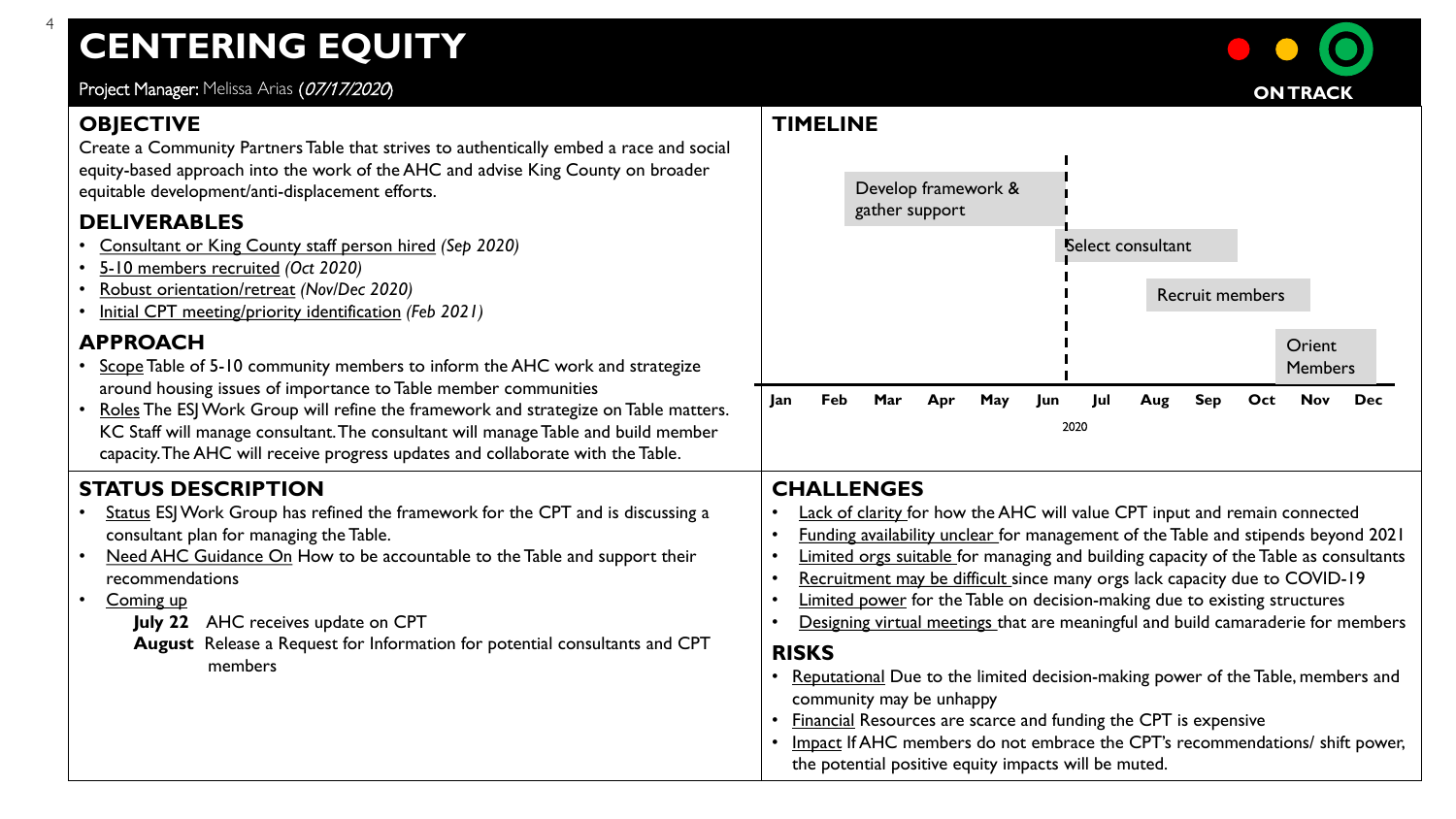### **AFFORDABLE HOUSING DASHBOARD**

#### **Project Manager:** Janet Lee **(***7/2/2020***)**

#### **OBJECTIVE**

Create an accountability tool to drive towards building more affordable housing

#### **DELIVERABLES**

- Dashboard (*Nov 2020*)
- Companion pieces (*Nov 2020*) Such as downloadable images, spreadsheets, slides

#### **APPROACH**

- Scope Jurisdictional and regional data that tracks implementation of policies and strategies from RAHTF 5-Year Action Plan. Final metrics are shaped by these requirements and input: 1) 2021 Countywide Planning Policies, 2) 2018 Regional Affordable Housing Task Force (RAHTF) Final Report and Recommendations, and 3) stakeholder scoping.
- Roles and Responsibilities King County staff performs analysis & manage project
- Stakeholders AHC, jurisdictional staff, elected officials, housing advocates, media & general public

### **STATUS DESCRIPTION**

- Status Readjusted scope and schedule to accommodate AHC request for more involvement. Working on gathering data for 3 metrics and determining methodologies for 2 metrics. Finalizing visualizations for 2 metrics. Initiated new data partnership between King County DCHS/PME & PSRC, finalized rental data purchase. Also developing methodology to monitor racial disparities within low-income cost burdened households.
- Need AHC Guidance OnVisualization of metrics on dashboard
- Coming Up
- **Aug 25 Optional Beta Input Webinar** *(date TBD)*
- **Oct 20 Optional Beta Input Webinar (date TBD)**
- **Nov 13 AHC Meeting** Release Dashboard
- **Nov 15 Optional Release Orientation Webinar** *(date TBD)*



#### **CHALLENGES**

**TIMELINE**

- Scope Creep Addition of new webinars/review cycles
- Schedule Changes Addition of webinars moves up completion dates significantly
- Lack of Resources DCHS staff capacity limited
- Stakeholders AHC members expressed desire for more involvement

#### **RISKS**

• Reputational If dashboard data is incorrect/unhelpful, or if release is too delayed

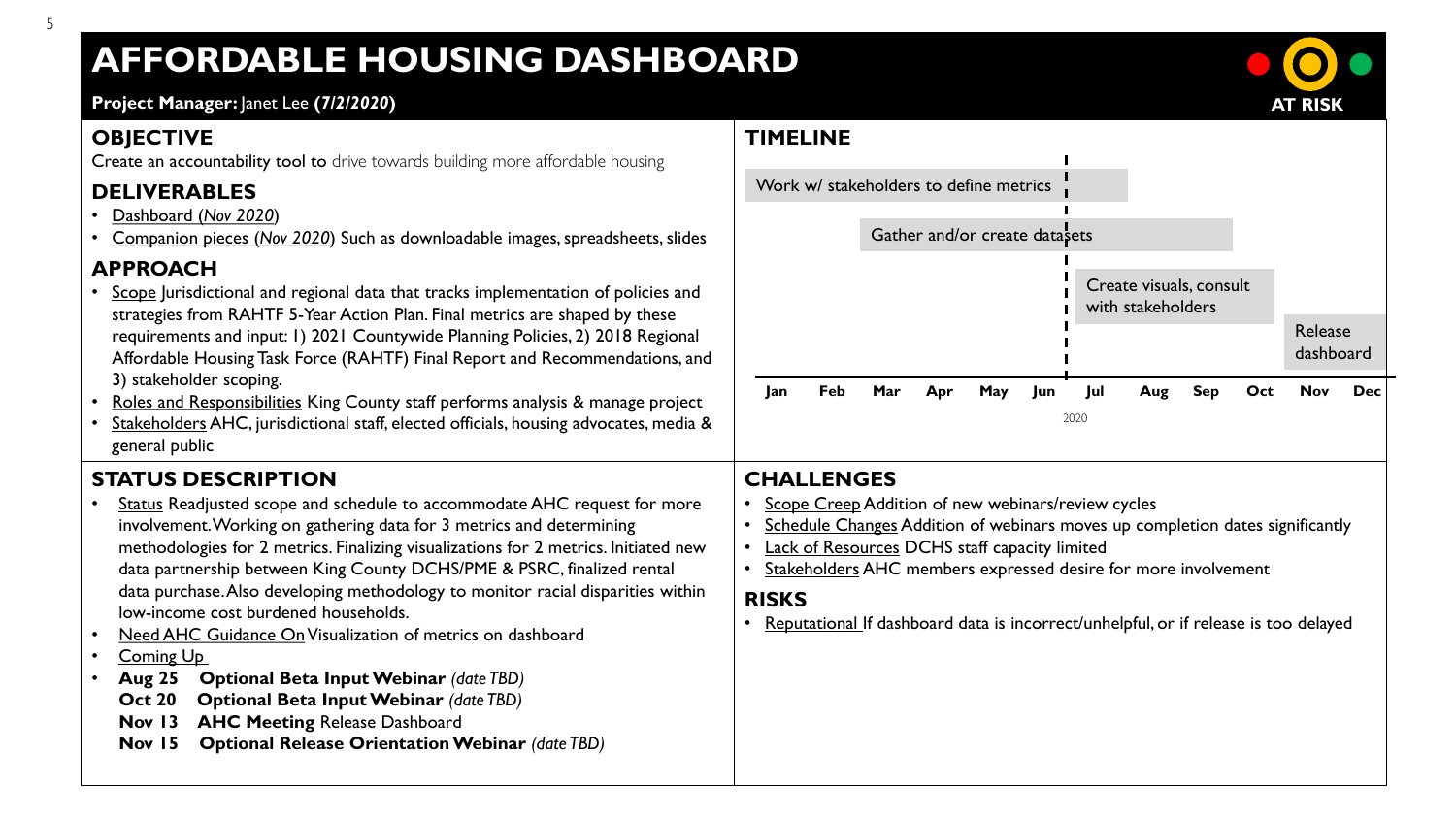## **REVENUE**

6

| Project Manager: McCaela Daffern (7/17/2020)                                                                                                                                                                                                                                                                                                                                                                                                                                                                                                                                                                                                                                                                                                                                                                                                                                                                                                                                                                                                                                                                                                                                                                                                                                                                           |                                                                                                                                                                                                                                                                                                                                                                                                                                                                                                                                                                                                                                                                                       | <b>ON TRACK</b>                                                  |
|------------------------------------------------------------------------------------------------------------------------------------------------------------------------------------------------------------------------------------------------------------------------------------------------------------------------------------------------------------------------------------------------------------------------------------------------------------------------------------------------------------------------------------------------------------------------------------------------------------------------------------------------------------------------------------------------------------------------------------------------------------------------------------------------------------------------------------------------------------------------------------------------------------------------------------------------------------------------------------------------------------------------------------------------------------------------------------------------------------------------------------------------------------------------------------------------------------------------------------------------------------------------------------------------------------------------|---------------------------------------------------------------------------------------------------------------------------------------------------------------------------------------------------------------------------------------------------------------------------------------------------------------------------------------------------------------------------------------------------------------------------------------------------------------------------------------------------------------------------------------------------------------------------------------------------------------------------------------------------------------------------------------|------------------------------------------------------------------|
| <b>OBJECTIVE</b><br>Develop shared principles to guide individual member efforts to implement untapped and<br>new revenue sources sufficient to support the federal, state, countywide, and local funding<br>needed to build or preserve 44,000 affordable units by 2024.<br><b>DELIVERABLES</b><br>Educational Materials and Analysis (July 22) Build AHC member and stakeholder capacity to<br>engage on revenue topics. Materials will include, but not be limited to, a list of unused and<br>new revenue sources for affordable housing.<br>• Interim HIJT Findings (Sept 30) Summary from stakeholder outreach, draft shared<br>principles, info on additional revenue necessary to build/preserve 44,000 affordable homes<br>• Draft AHC Shared Revenue Guiding Principles (Sept 30)<br>• Adopted Revenue Guiding Principles and 2021 Next Steps (Nov 13)<br><b>APPROACH</b><br>• Scope Build consensus towards and adopt revenue guiding principles to guide individual<br>member efforts for increasing affordable housing revenue in 2021.<br>Roles The AHC will discuss and adopt shared values/principles; communicate the<br>recommendation to stakeholders; and track and monitor progress. The HIJT will develop<br>educational material; share material with stakeholders and solicit input; and draft | <b>TIMELINE</b><br>Develop scope<br><b>IEducate and</b><br>listen to AHC<br>members &<br><b>Build</b><br><b>Istakeholders</b><br>consensus<br>& develop<br>shared<br>principles<br>Feb<br>Mar<br>May<br><b>Sep</b><br>Jan<br>Apr<br>Jun<br>Jul<br>Aug<br>2020                                                                                                                                                                                                                                                                                                                                                                                                                         | Adopt<br>shared<br>principles<br>Oct<br><b>Nov</b><br><b>Dec</b> |
| preliminary shared values and principles.<br><b>STATUS</b><br>Status HIJT formed work group to focus on revenue and the group had preliminary<br>conversations in Q1 2020. Staff modified the scope to account for evolving/emerging<br>issues and relaunched effort in July to prepare educational materials for AHC meeting.<br>Need AHC Guidance On Nothing at this time<br>$\bullet$<br><b>Coming Up</b><br>AHC briefing to level-set<br>July 22<br>HIJT stakeholder outreach<br><b>August</b><br>AHC discussion of stakeholder-informed draft shared priorities<br>Sept 30                                                                                                                                                                                                                                                                                                                                                                                                                                                                                                                                                                                                                                                                                                                                        | <b>CHALLENGES</b><br>Misconceptions Lack of understanding of revenue problems and solutions<br>Time Not a lot of time to help level-set, build consensus and support for action<br>$\bullet$<br>among AHC members and regional stakeholders by Nov.<br>Trust Need to build trust and consensus among decision-makers<br>$\bullet$<br>Political Will Difficult to implement revenue strategies amidst budget shortfalls<br>$\bullet$<br><b>RISKS</b><br>• Reputational If tangible revenue action isn't take in 2020-2021, it may undermine<br>support in AHC as an effective venue for regional collaboration<br>• Political Will not meet the 44,000 goal without additional revenue |                                                                  |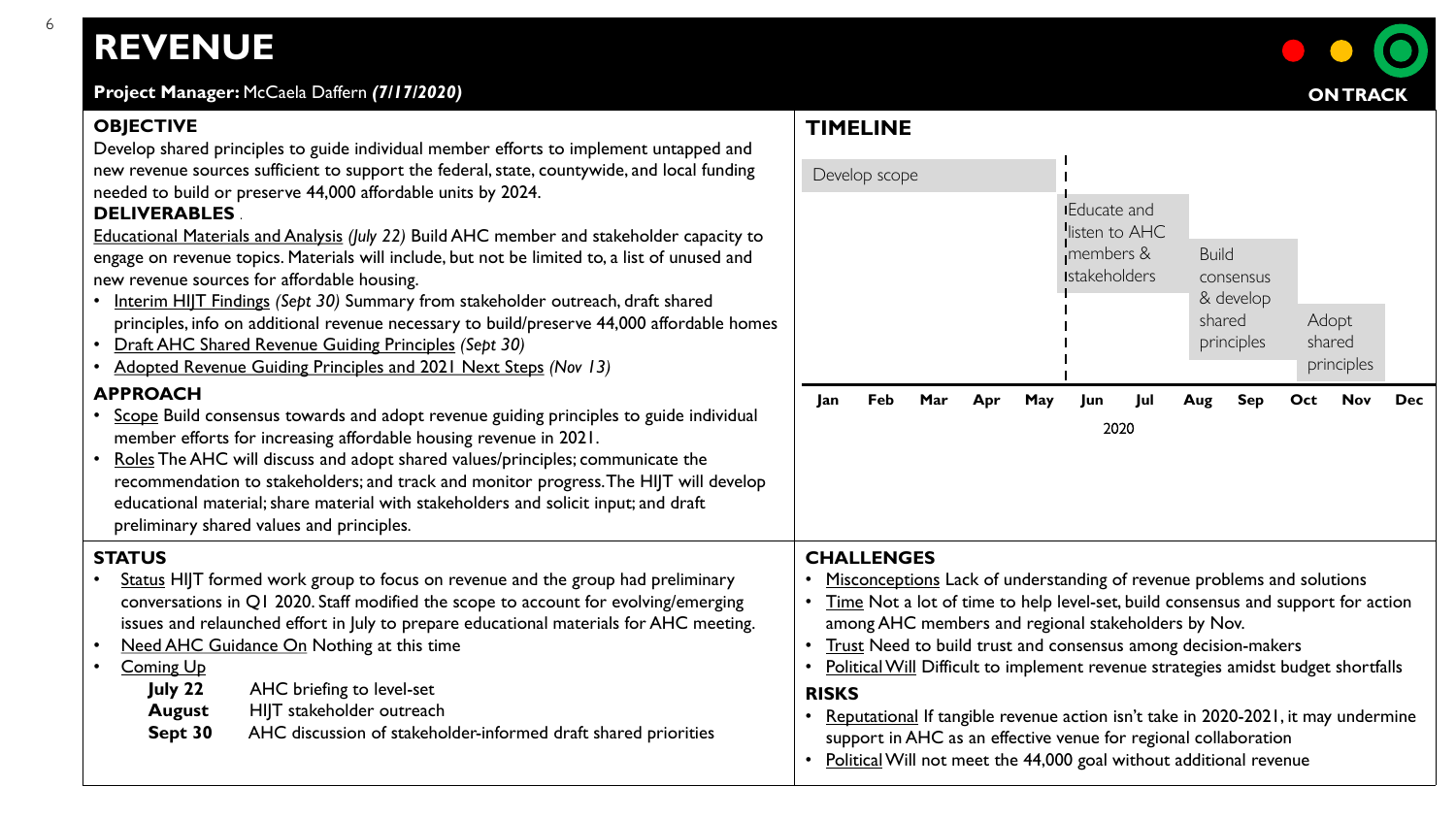## **CPP HOUSING CHAPTER AMENDMENTS**

**AT RISK**

**Project Manager:** McCaela Daffern *(updated 07/17/2020)*

#### **OBJECTIVE**

7

Adopt and transmit to the GMPC recommended amendments to the Countywide Planning Policies (CPPs) Housing Chapter to center equity, help implement the recommendations of the RAHTF recommendations and align with VISION 2050 **DELIVERABLES**

- Draft Recommended Amendments *(Sept 18)*
- AHC Adopted Recommended Amendments *(Nov 13)*

#### **APPROACH**

- Scope Develop CPP Housing Chapter amendments that advance the region's understanding of jurisdictional housing need, support effective and equitable strategies for meeting that need, and align with VISION 2050 and RAHTF Final Report and Recommendations
- Roles The AHC will provide direction to the HIJT, review draft amendments, and adopt final recommendation. The HIJT will keep regional stakeholders apprised of developments and draft amendments.

#### **STATUS**

- Status Initial AHC guidance offered. First draft of amendments about 50% complete. Draft shared with HIJT and KC Planning Directors for comment. Staff grappling with how to address the guidance and comments in a manner that cities can support.
- Need AHC Guidance On Amendments that will center equity, implement the Task Force recommendations, and align with VISION 2050 in a manner that jurisdictions support.
- Coming Up
	- **July 22** Update AHC on HIJT progress and lay out timeline for reviewing jurisdictional target options and draft amendments **Late-July** Reconvene HIJT CPP Work Group *(date TBD)*



#### **CHALLENGES**

- Meaningful Change Bold action is required to meet the need but it may not be possible to receive regional buy-in on key issues like jurisdictional share of need
- Legal The legal ramifications of some amendments options are not fully understood
- Schedule Changes HIJT Work Group lost momentum due to timeline extension
- Time CPP timeline may need to be extended to achieve buy-in if CPPs call for bold action
- Resources Staff capable of CPP analysis are focused on the dashboard launch and revenue
- Stakeholders Critical to keep stakeholders apprised but current outreach methodology may not reach all of the key people that staff key elected officials

#### **RISKS**

• Political An AHC-adopted recommendation that lacks strong regional buy-in may be altered/not adopted by the GMPC